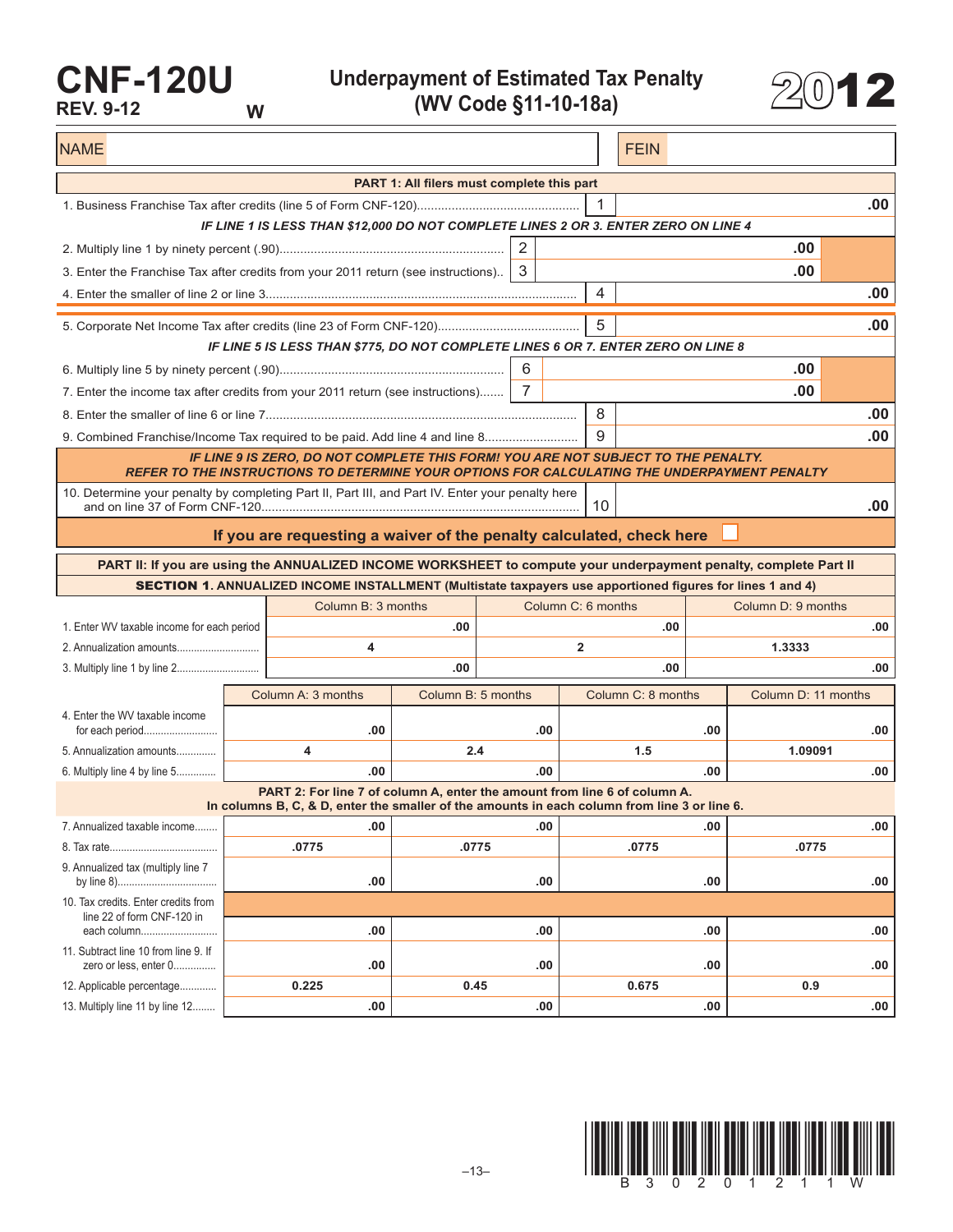## *COMPLETE LINES 14 THROUGH 20 FOR ONE COLUMN BEFORE GOING TO THE NEXT COLUMN*

|                                                                            | Column A | Column B | Column <sub>C</sub> | Column <sub>D</sub> |
|----------------------------------------------------------------------------|----------|----------|---------------------|---------------------|
|                                                                            |          | .00      | .00                 | .00                 |
|                                                                            | .00      | .00      | .00                 | .00                 |
|                                                                            | .00      | .00      | .00                 | .00                 |
| 17. Enter the amount from line 19 of the previous column of this worksheet |          | .00      | .00                 | .00                 |
|                                                                            | .00      | .00      | .00                 | .00                 |
|                                                                            | .00      | .00      | .00                 |                     |
|                                                                            | .00      | .00      | .00                 | .00                 |

SECTION 2**. ANNUALIZED FRANCHISE INSTALLMENT (Lines 21 and 24; Multistate taxpayers use apportioned figures.)**

|                                                     | <b>Column B: 3 months</b> |                    | <b>Column C: 6 months</b> |                    | <b>Column D: 9 months</b> |                     |     |
|-----------------------------------------------------|---------------------------|--------------------|---------------------------|--------------------|---------------------------|---------------------|-----|
| 21. Enter the WV taxable capital                    |                           | .00                |                           | .00                |                           |                     | .00 |
| 22. Annualization amounts                           | 4                         |                    | 2                         |                    | 1.3333                    |                     |     |
| 23. Multiply line 21 by line 22                     |                           | .00                |                           | .00                |                           |                     | .00 |
|                                                     | Column A: 3 months        | Column B: 5 months |                           | Column C: 8 months |                           | Column D: 11 months |     |
| 24. Enter the WV taxable capital<br>for each period | .00                       |                    | .00                       |                    | .00                       |                     | .00 |
| 25. Annualization amounts                           |                           |                    | 2.4                       | 1.5                |                           | 1.09091             |     |
| 26. Multiply line 24 by line 25                     | .00                       |                    | .00                       |                    | .00                       |                     | .00 |

\*\*Special note regarding line 27: In column A, enter the amount from line 26 of column A. In columns B, C, and D, enter the *smaller* of the **amounts in each column from line 23 or line 26.\*\***

| 27. Annualized taxable capital                                                                    | .00                                                                                                          | .00   | .00   | .00   |  |  |  |  |  |
|---------------------------------------------------------------------------------------------------|--------------------------------------------------------------------------------------------------------------|-------|-------|-------|--|--|--|--|--|
|                                                                                                   | .0027                                                                                                        | .0027 | .0027 | .0027 |  |  |  |  |  |
| 29. Annualized Tax. Multiply line                                                                 | .00                                                                                                          | .00   | .00   | .00   |  |  |  |  |  |
| 30. Tax credits. Enter credits from<br>line 4 of Form CNF-120 in<br>each column                   | .00                                                                                                          | .00   | .00   | .00   |  |  |  |  |  |
| 31. Subtract line 30 from line 29. If<br>zero or less, enter 0                                    | .00                                                                                                          | .00   | .00   | .00   |  |  |  |  |  |
| 32. Applicable percentages                                                                        | 0.225                                                                                                        | 0.45  | 0.675 | 0.9   |  |  |  |  |  |
| 33. Multiply line 31 by line 32                                                                   | .00                                                                                                          | .00   | .00   | .00   |  |  |  |  |  |
|                                                                                                   | COMPLETE LINES 34 THROUGH 40 FOR ONE COLUMN BEFORE GOING TO THE NEXT COLUMN. FOR COLUMN A START WITH LINE 35 |       |       |       |  |  |  |  |  |
| 34. Add amounts in all previous<br>columns of lines 40.                                           |                                                                                                              | .00   | .00   | .00   |  |  |  |  |  |
| 35. Subtract line 34 from line 33.<br>If zero or less, enter 0                                    | .00                                                                                                          | .00   | .00   | .00   |  |  |  |  |  |
| 36. Enter 1/4 of line 4 of Part I in<br>each column                                               | .00                                                                                                          | .00   | .00   | .00   |  |  |  |  |  |
| 37. Enter the amount from line 39<br>and of the previous column of<br>this worksheet              |                                                                                                              | .00   | .00   | .00   |  |  |  |  |  |
| 38. Add lines 36 and 37                                                                           | .00                                                                                                          | .00   | .00   | .00   |  |  |  |  |  |
| 39. Subtract line 35 from line 38.<br>If zero or less, enter 0                                    | .00                                                                                                          | .00   | .00   |       |  |  |  |  |  |
| 40. Required Installment. Enter<br>the smaller of line 35 or 38                                   | .00                                                                                                          | .00   | .00   | .00   |  |  |  |  |  |
| <b>SECTION 3. COMBINED ANNUALIZED INSTALLMENT: Add lines 20 and 40. Enter on Part III, Line 2</b> |                                                                                                              |       |       |       |  |  |  |  |  |
| 41. Combined Annualized Income/<br>Franchise Installment                                          | .00                                                                                                          | .00   | .00   | .00   |  |  |  |  |  |

FEIN



W